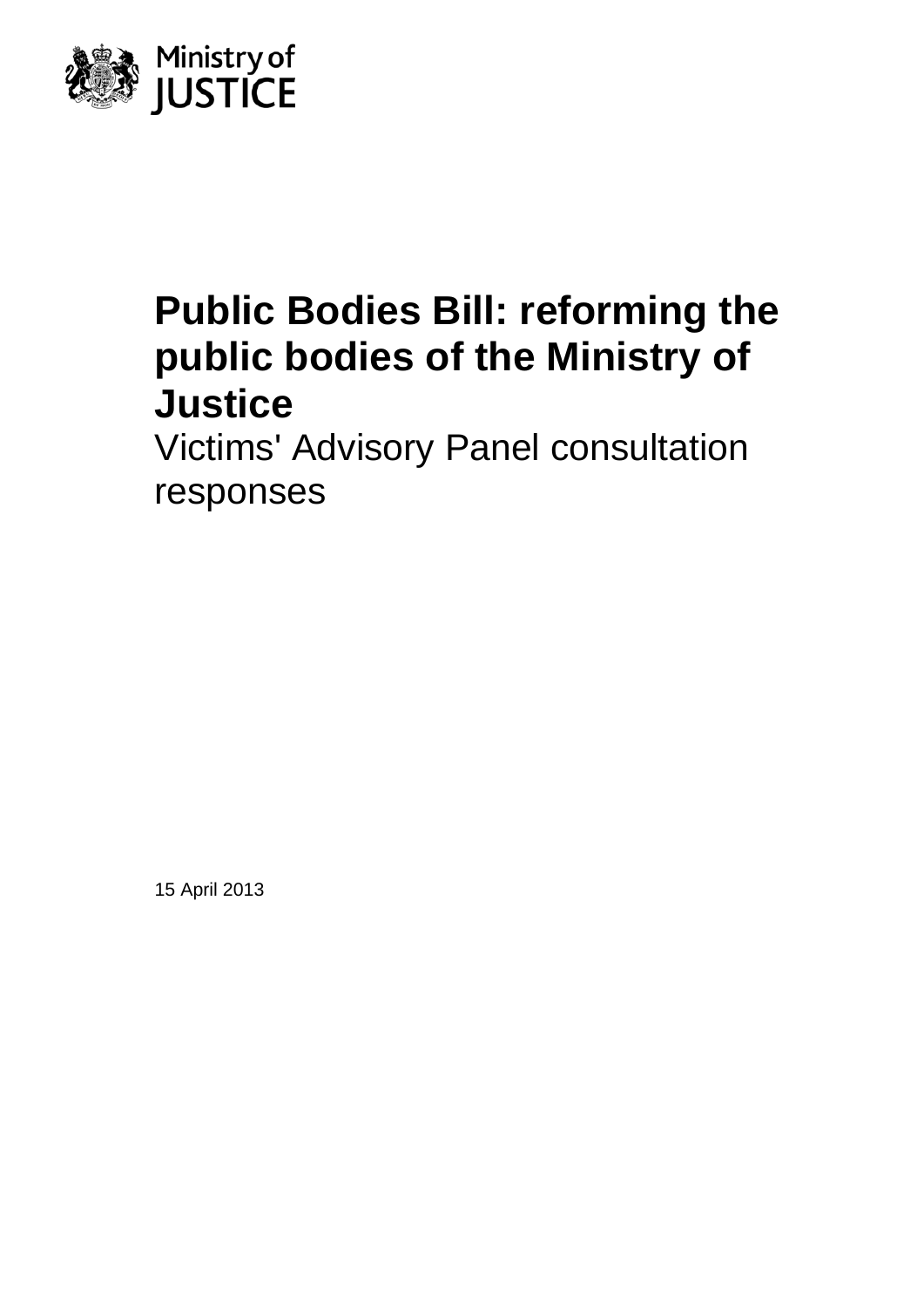### Victims' Advisory Panel - 19 responses to consultation

On-line questionnaire responses:

- 1. Anonymous
- 2. Anonymous
- 3. Chris Bell
- 4. Edward Clarke
- 5. Stephen Pope
- 6. Martyn Weller
- 7. Alex Cosgrove
- 8. Roland C Powell
- 9. David White JP
- 10. Sheila Carmen Charles
- 11. Anonymous
- 12. Kevin Burdekin

Other responses:

- 1. Magistrates' Association
- 2. Law Society
- 3. Alick Moore
- 4. RoadPeace
- 5. Her Majesty's Crown Prosecution Service Inspectorate
- 6. Frank Mullane
- 7. Durham Constabulary and Durham Police Authority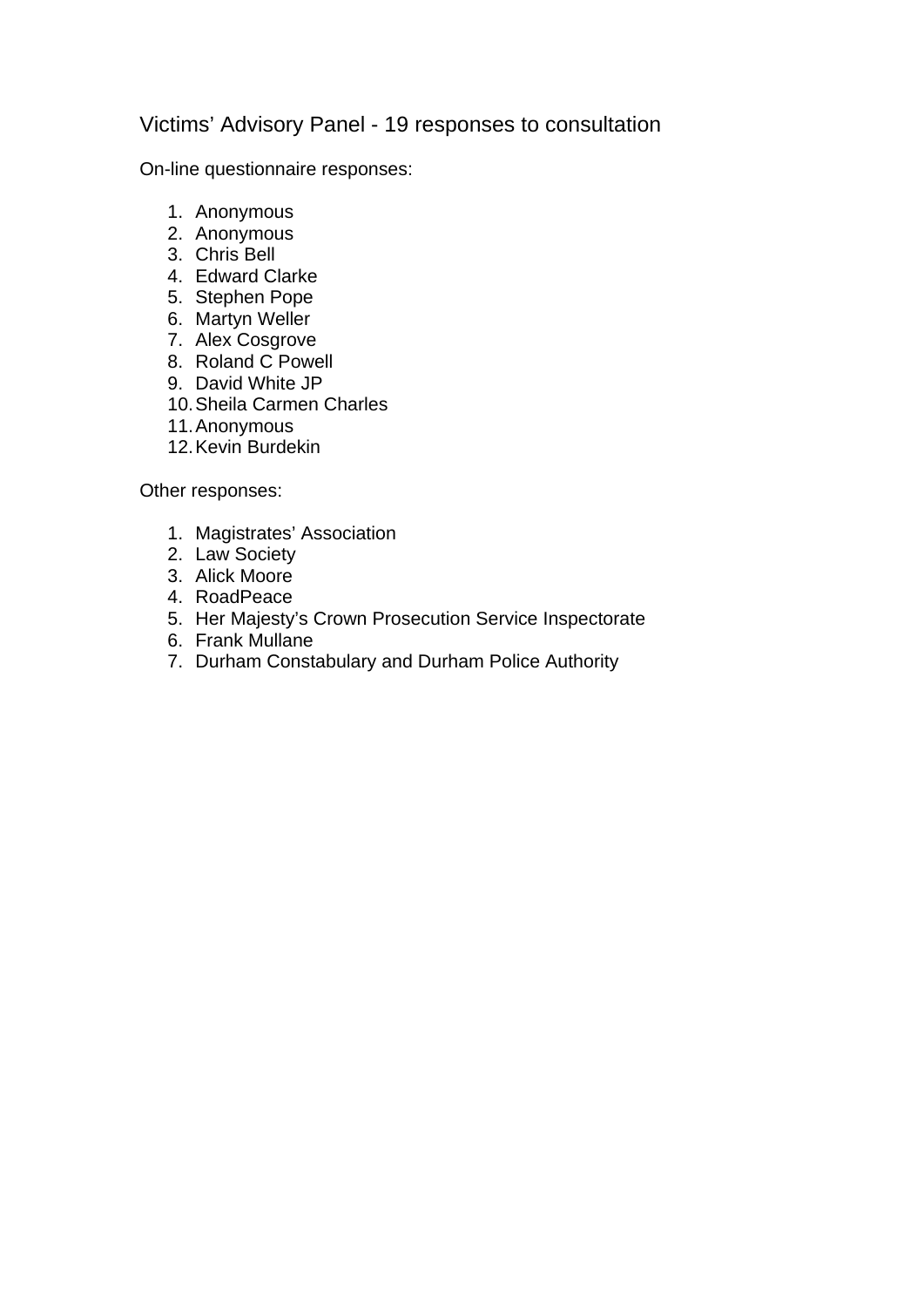| <b>Victims' Advisory Panel</b><br>(VAP). What are your views<br>on the proposed abolition of<br>the VAP?                    | Do you believe that<br>there are any functions<br>of the VAP that cannot<br>be adequately<br>addressed by the<br><b>Commissioner for</b><br><b>Victims and Witnesses?</b> | Please state what<br>these are and your<br>reasons.                                                                                                                  | Do the proposals<br>have any<br>significant direct<br>impact on you? | If so, please<br>explain the impact.                                            | <b>Contact</b><br><b>Details</b> | <b>Contact</b><br><b>Details</b>         | <b>Representative Of Group</b>                                |
|-----------------------------------------------------------------------------------------------------------------------------|---------------------------------------------------------------------------------------------------------------------------------------------------------------------------|----------------------------------------------------------------------------------------------------------------------------------------------------------------------|----------------------------------------------------------------------|---------------------------------------------------------------------------------|----------------------------------|------------------------------------------|---------------------------------------------------------------|
| Should not be abolished.                                                                                                    | Yes                                                                                                                                                                       |                                                                                                                                                                      | N <sub>o</sub>                                                       |                                                                                 |                                  |                                          |                                                               |
| It's a waste of time                                                                                                        | No                                                                                                                                                                        | seems to make<br>sence                                                                                                                                               | Yes                                                                  | It might improve<br>services go for it                                          | Public                           |                                          |                                                               |
| I have no objection to the<br>abolition of the VAP.                                                                         | No                                                                                                                                                                        |                                                                                                                                                                      | No                                                                   |                                                                                 | <b>CHRIS</b><br><b>BELL</b>      | <b>POLICY</b><br><b>ADVISOR</b>          |                                                               |
| opposed to abolition                                                                                                        | <b>Yes</b>                                                                                                                                                                | believe the VAP<br>functions will not be<br>improved by any<br>alternative means.<br>Expertise in this area<br>will be lost and<br>confidence in the law<br>reduced. | <b>Yes</b>                                                           | Expertise in this<br>area will be lost<br>and confidence in<br>the law reduced. | Edward<br>Clarke                 |                                          |                                                               |
| What would be put in its place Yes                                                                                          |                                                                                                                                                                           | A possible loss of<br>openess and<br>approachability                                                                                                                 | No                                                                   |                                                                                 | Stephen<br>Pope                  | Band 6<br>Team<br>Leader(heal<br>thcare) |                                                               |
| At a time when we all agree<br>that the victims role in justice<br>should be increase I think this<br>is a retrograde step. | <b>No</b>                                                                                                                                                                 | It will lose local focus. No                                                                                                                                         |                                                                      |                                                                                 | Martyn<br>Weller                 | Trustee                                  | am an employer, a charity<br>trustee and also a<br>magistrate |
|                                                                                                                             | No                                                                                                                                                                        |                                                                                                                                                                      | Yes                                                                  |                                                                                 | Alex<br>Cosgrove                 |                                          |                                                               |
|                                                                                                                             | No                                                                                                                                                                        |                                                                                                                                                                      | No                                                                   |                                                                                 | Roland C<br>Powell               | retired YJ<br>manager                    |                                                               |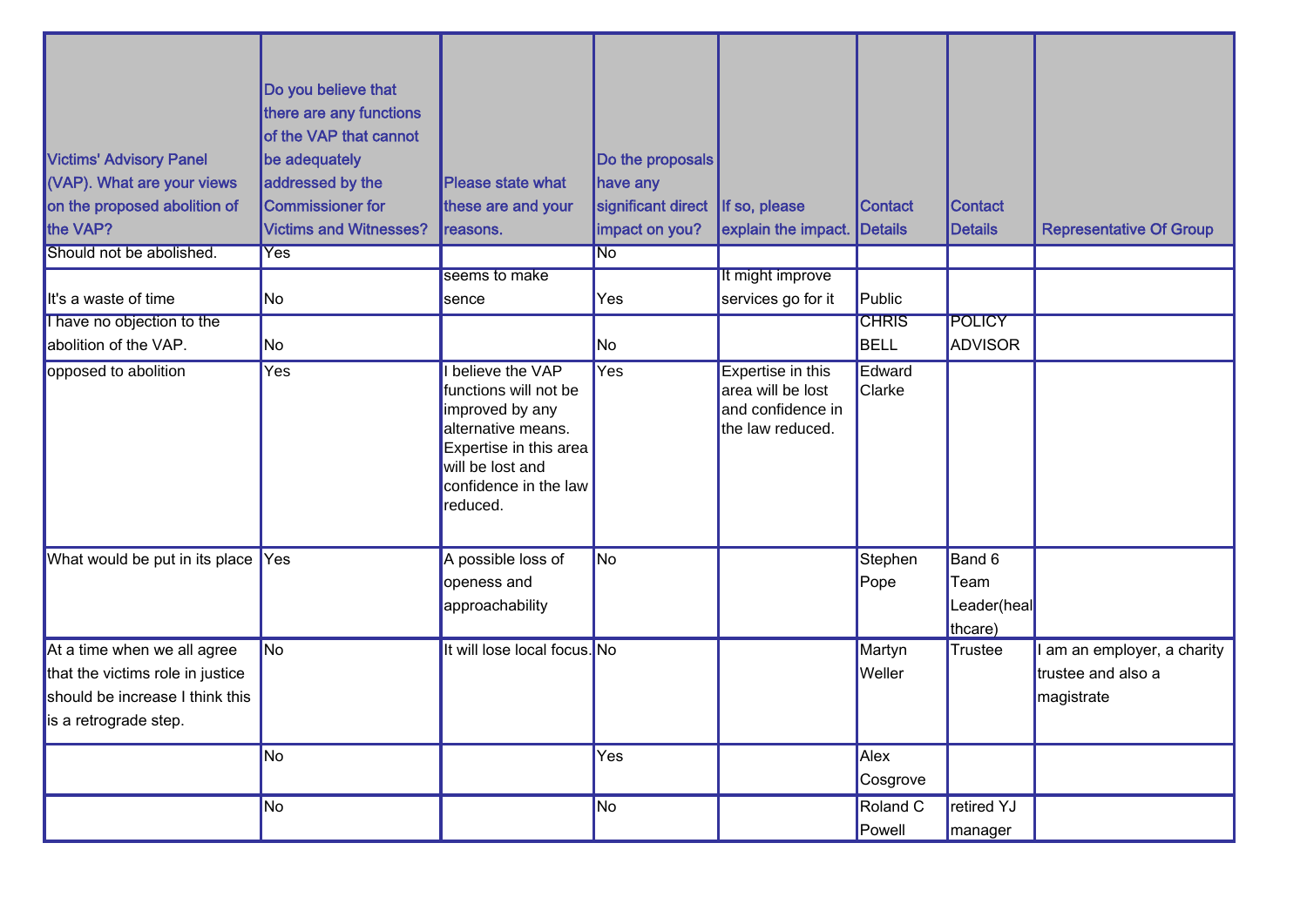| Oppose this move. Another                                                                                                                                                                                                                                                                                                                                                                                                                                                                                                                                                                                 |           |                                                                                                                                                                                                                                                                                                                                                                          | No | David White JP and                               |                                                    |                                                                                                                                                                                                                                     |
|-----------------------------------------------------------------------------------------------------------------------------------------------------------------------------------------------------------------------------------------------------------------------------------------------------------------------------------------------------------------------------------------------------------------------------------------------------------------------------------------------------------------------------------------------------------------------------------------------------------|-----------|--------------------------------------------------------------------------------------------------------------------------------------------------------------------------------------------------------------------------------------------------------------------------------------------------------------------------------------------------------------------------|----|--------------------------------------------------|----------------------------------------------------|-------------------------------------------------------------------------------------------------------------------------------------------------------------------------------------------------------------------------------------|
| retrograde step that makes a                                                                                                                                                                                                                                                                                                                                                                                                                                                                                                                                                                              |           |                                                                                                                                                                                                                                                                                                                                                                          |    | IJP                                              | firmer                                             |                                                                                                                                                                                                                                     |
| nonsense of government's aim                                                                                                                                                                                                                                                                                                                                                                                                                                                                                                                                                                              |           |                                                                                                                                                                                                                                                                                                                                                                          |    |                                                  | Ofsted                                             |                                                                                                                                                                                                                                     |
| to support the victims of crime.                                                                                                                                                                                                                                                                                                                                                                                                                                                                                                                                                                          |           |                                                                                                                                                                                                                                                                                                                                                                          |    |                                                  | HMI.                                               |                                                                                                                                                                                                                                     |
|                                                                                                                                                                                                                                                                                                                                                                                                                                                                                                                                                                                                           |           |                                                                                                                                                                                                                                                                                                                                                                          |    |                                                  |                                                    |                                                                                                                                                                                                                                     |
| <b>AFTER ABOLITION OF VAP,</b><br><b>OTHER METHODS WILL BE</b><br><b>SUBSTITUTED. WHY</b><br>ABOLISH IT IF IT SERVES A<br><b>GOOD PURPOSE WITHOUT</b><br>CRUELTY, DEGRADATION,<br>DEPRIVATION, TORTURE.<br><b>THE TITLE SOUNDS</b><br>ALRIGHT. "VICTIMS<br>ADVISORY PANEL". THAT<br>MEAN THEY CAN ADVISE<br><b>OTHERS WHO FIND</b><br>THEMSELVES IN THE SAME<br><b>POSITIONS THAT THEY</b><br><b>WERE IN IN ORDER TO</b><br><b>PREVENT FURTHER</b><br>VICTIMS. IN ONE WAY OR<br>ANOTHER, WE ARE ALL<br>VICTIMS OF SOCIETY. (IT IS<br>NOW THE 21ST CENTURY<br>AND SOMALIA/KENYA ARE<br>THE WORST COUNTRIES |           | <b>COMMISSIONER</b><br>FOR VICTIMS AND<br><b>WITNESSES IS</b><br><b>JUST ANOTHER</b><br>NEW TITLE. A<br><b>REPLACEMENT</b><br><b>TITLE. LIKE A</b><br><b>WOMAN</b><br><b>MARRYING AND</b><br><b>GAINING A NEW</b><br><b>SURNAME. HER</b><br><b>PAST FACTS</b><br><b>REMAIN THE SAME.</b><br>HER ORIGINS,<br><b>BIRTHPLACE,</b><br>D.O.B.,<br><b>EXPERIENCES,</b><br>ETC. |    | <b>SHEILA</b><br><b>CARMEN</b><br><b>CHARLES</b> | <b>LEGAL</b><br>IE.<br><b>SECRETA</b><br><b>RY</b> | I WOULD LIKE TO<br><b>EXECUTIV BELIEVE THAT I</b><br><b>REPRESENT: SUN (SUN</b><br>USER NETWORK), K&C<br>FORUM (MIND), CARERS<br><b>ASSOCIATION, AND</b><br><b>PRISONERS FAMILY AND</b><br><b>FRIENDS SOCIETY</b><br>(SWAN CENTRE). |
| <b>OF VENGEANCE.)</b>                                                                                                                                                                                                                                                                                                                                                                                                                                                                                                                                                                                     |           |                                                                                                                                                                                                                                                                                                                                                                          |    |                                                  |                                                    |                                                                                                                                                                                                                                     |
|                                                                                                                                                                                                                                                                                                                                                                                                                                                                                                                                                                                                           | No        | consider the                                                                                                                                                                                                                                                                                                                                                             |    |                                                  |                                                    |                                                                                                                                                                                                                                     |
|                                                                                                                                                                                                                                                                                                                                                                                                                                                                                                                                                                                                           |           | purposes are<br>different.                                                                                                                                                                                                                                                                                                                                               |    |                                                  |                                                    |                                                                                                                                                                                                                                     |
| The VAP should be retained!                                                                                                                                                                                                                                                                                                                                                                                                                                                                                                                                                                               | <b>No</b> | Unsure                                                                                                                                                                                                                                                                                                                                                                   | No | Kevin<br>Burdekin                                | Member of N/A<br>the public                        |                                                                                                                                                                                                                                     |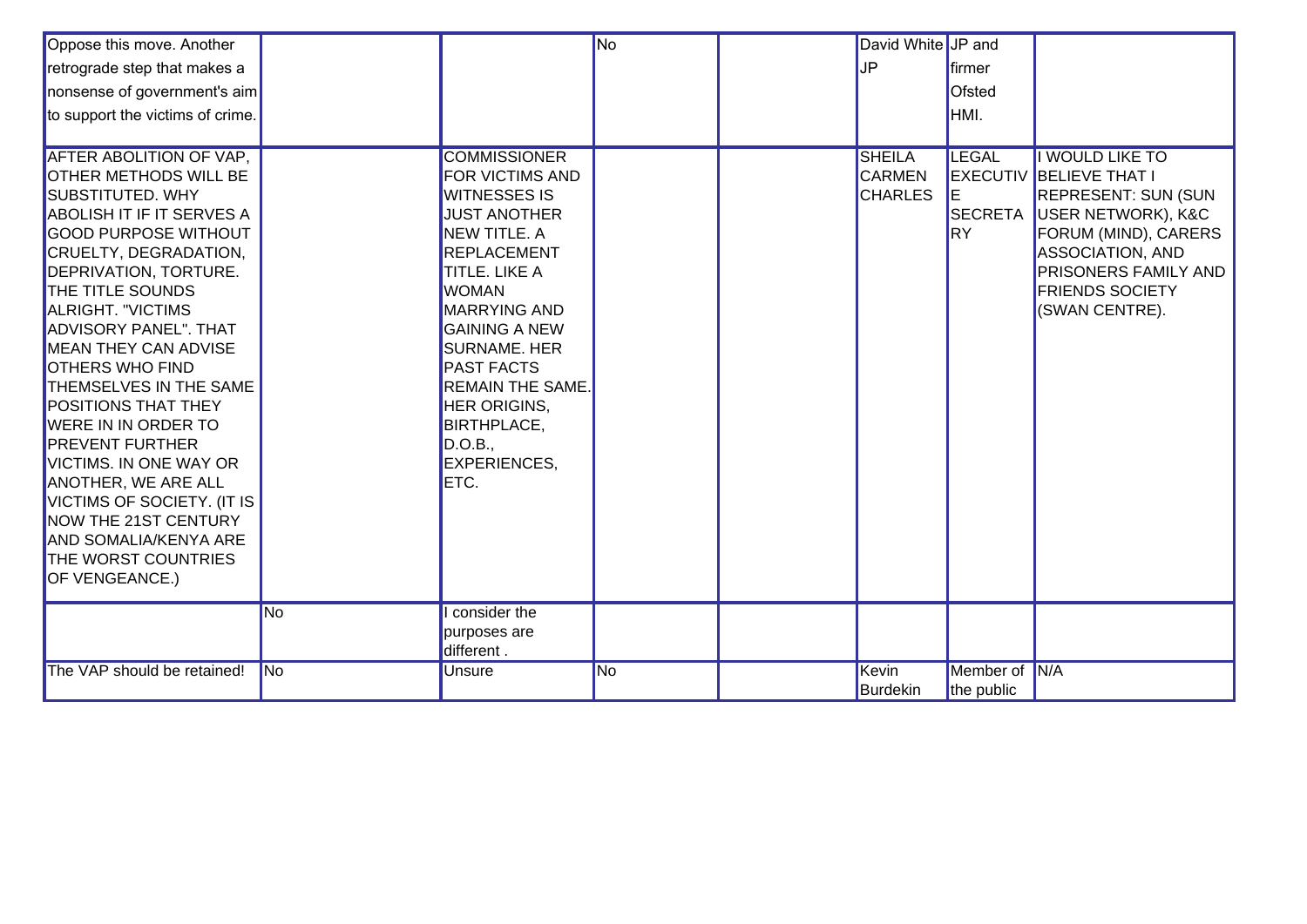| 11/44 (October 2011)                                      |
|-----------------------------------------------------------|
| <b>Judicial Policy and Youth Courts Committees</b>        |
| <b>The Public Bodies Bill</b>                             |
| <b>Response to consultation</b>                           |
| www.justice.gov.uk/consultations/reform-public-bodies.htm |
|                                                           |

MAGISTRATES A S S O C I A T I O N

#### **The Public Bodies Bill**

The public bodies of specific interest to magistrates are Courts Boards; Magistrates' Courts Rule Committee (MCRC); Youth Justice Board (YJB); Her Majesty's Inspectorate of Court Administration (HMICA); and Victims' Advisory Panel (VAP).

**\_\_\_\_\_\_\_\_\_\_\_\_\_\_\_\_\_\_\_\_\_\_\_\_\_\_\_\_\_\_\_\_\_\_\_\_\_\_\_\_\_\_\_\_\_\_\_\_\_\_\_\_\_\_\_\_\_\_\_\_\_\_\_\_\_\_\_\_\_\_\_\_\_** 

**Victims' Advisory Panel (VAP)** The VAP was originally established in 2003 to enable victims of crime to have their say in the reform of the criminal justice system and in related developments in services and support for victims of crime. The Government is proposing to abolish the VAP because with the appointment of the Commissioner for Victims and Witnesses (currently Louise Casey), its functions are no longer required. There were also concerns about the VAP's ability to represent a broad and diverse range of victims.

#### *Current role*

- Statutory requirement to have a panel. The Secretary of State for Justice is required to consult the VAP at such times and in such a manner as he thinks appropriate on matters appearing to him to relate to victims or witnesses.
- Terms of reference of the last panel were to advise ministers of the views of victims of crime, with particular reference to their interaction with the criminal justice system and its agencies. Additionally they were to offer views and advice on the prevention of crime from a victim's perspective and contribute to informed opinion in order to assist in the development and safeguarding of the rights of victims.
- Since 2010 the Commissioner for Victims and Witnesses (currently Louise Casey) is appointed to, and chairs, any panel.

#### *Justification for abolition*

 Only 4 members stayed on once the Commissioner was appointed and no new appointments have been made.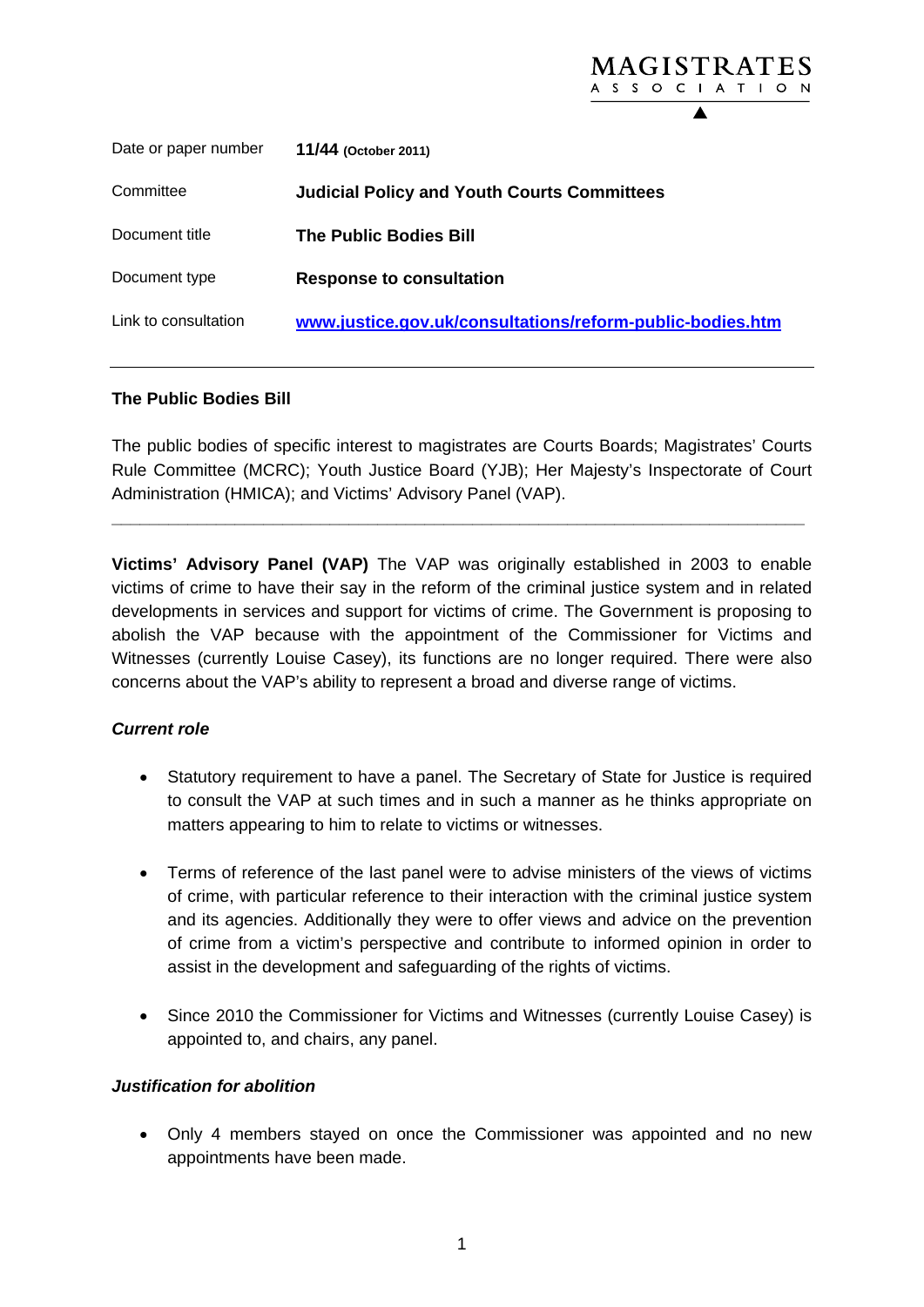- The VAP's functions are no longer required since the appointment of the Commissioner and there are concerns about the VAP's ability to represent a broad and diverse range of victims.
- The Commissioner has broader statutory functions than the VAP and the government considers that the VAP is no longer the right approach. The department also works directly with groups on behalf of victims.

#### *Magistrates' Association comments and concerns*

The role of the VAP has been superseded by the appointment of the Commissioner for Victims and Witnesses who has a wide-ranging remit and is required to promote the interests of victims and witnesses, taking such steps as she considers appropriate with a view to encouraging good practice in the treatment of victims and witnesses. She can consult any person she considers appropriate or make a report to the Secretary of State for Justice.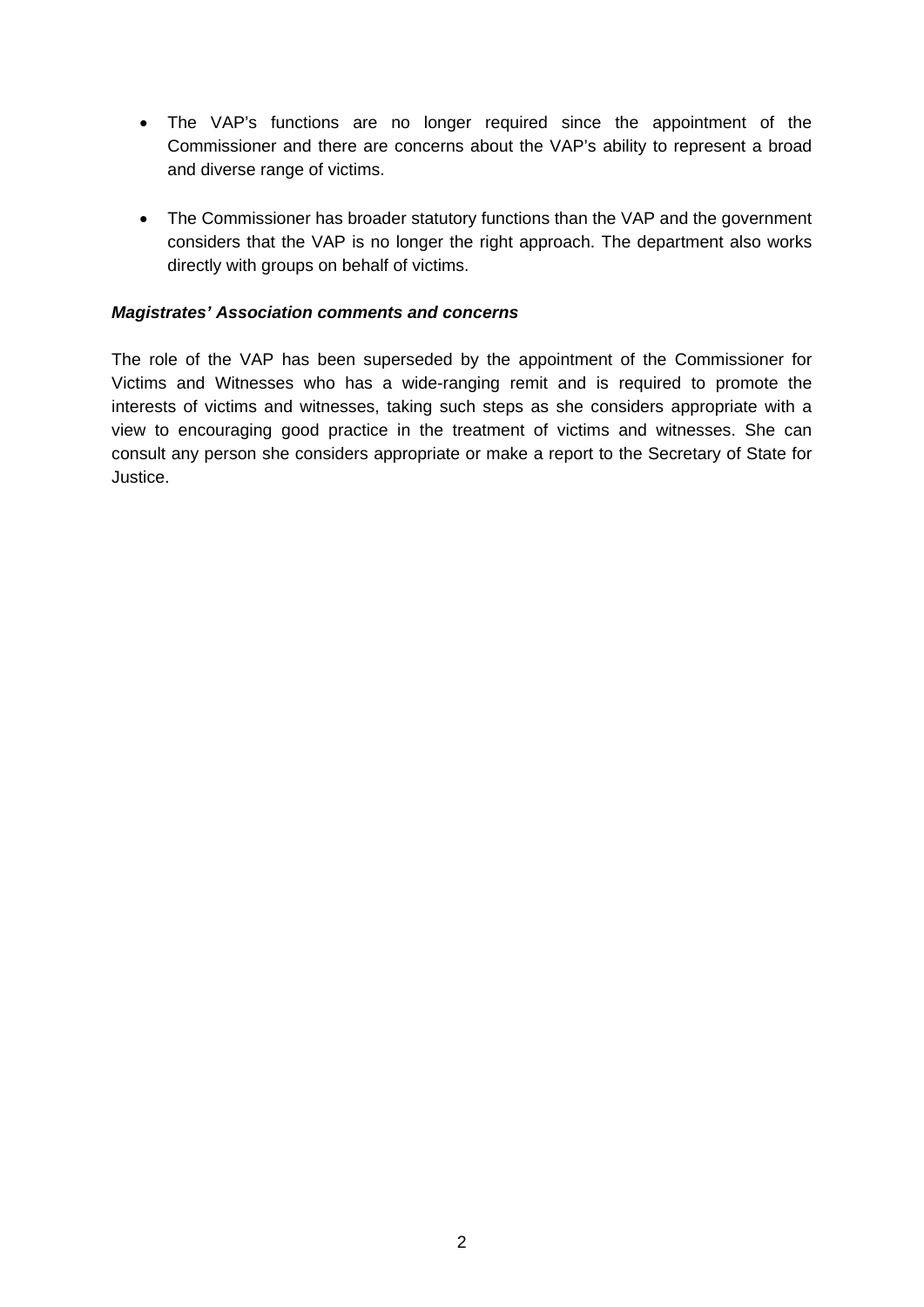Public Bodies Bill

10 October 2011



Dear Sirs

#### **Re: Consultation on reforms proposed in the Public Bodies Bill**

#### **Victims' Advisory Panel (VAP) Question 20: What are your views on the proposed abolition of the VAP?**

Given that the functions of the Victims' Advisory Panel can be dealt with by the Commissioner for Victims and Witnesses, we do not object to the proposed abolition of the Panel.

**Question 21: Do you believe that there are any functions of the VAP that cannot be adequately addressed by the Commissioner for Victims and Witnesses? Please state what these are and your reasons.** 

No.

**Question 22: Do the proposals have any significant direct impact on you (if so, please explain the impact)?** 

No.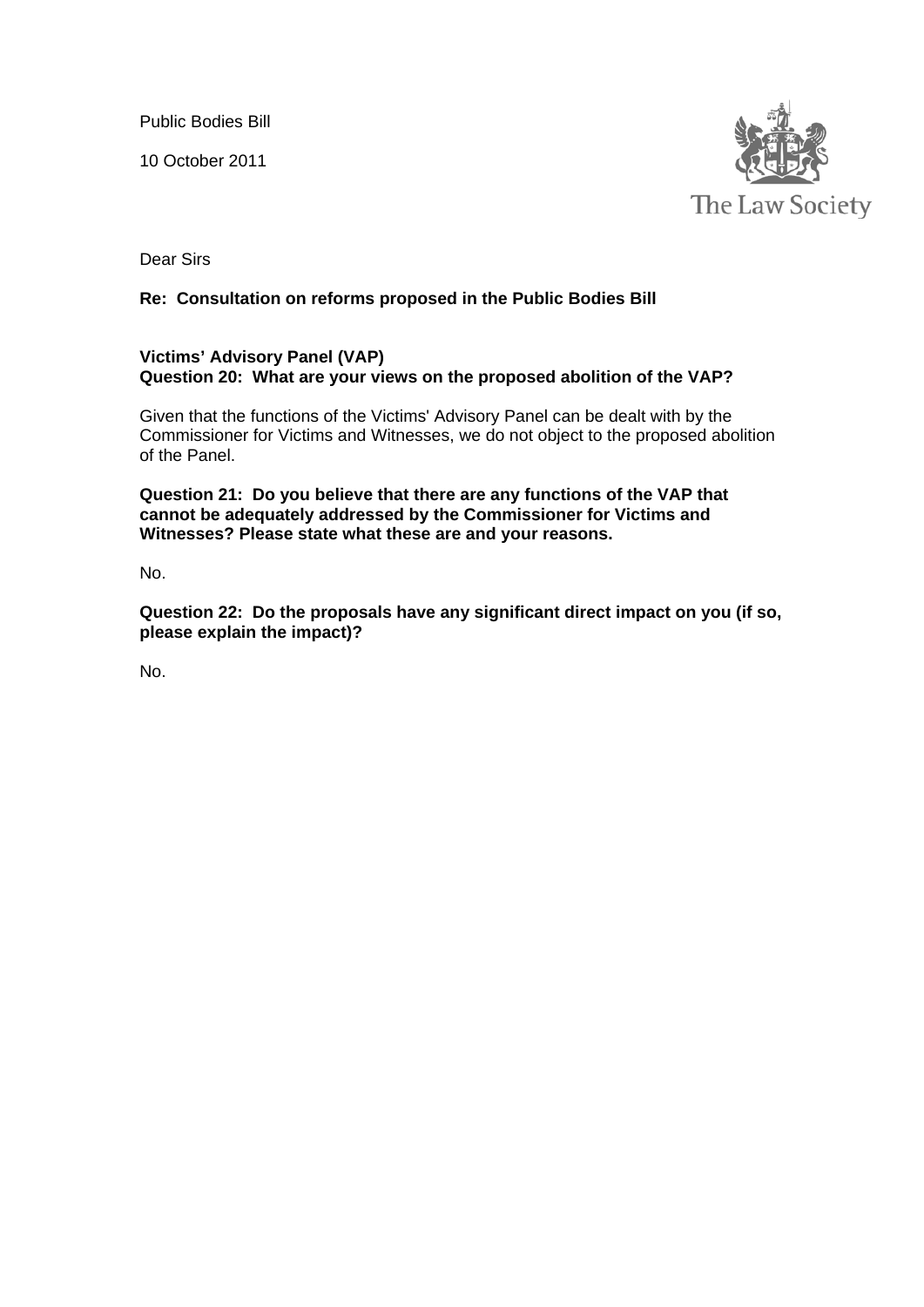

Reforming the public bodies' landscape of the Ministry of Justice.

### **List of questions for response**

We would welcome responses to the following questions set out in this consultation paper. Please feel free to answer only those in which you have a specific interest. Please email your completed form to: PBB.Consultation@justice.gsi.gov.uk, or fax to: 020 3334 6452.

### **Victims' Advisory Panel (VAP)**

#### Question 1. **What are your views on the proposed abolition of the VAP?**

Comments: I am not aware of the terms of reference of the VAP, but my experience of the CJS is that the concerns and feelings of the victims of crime are not considered to be important. The HoC Select Committee which looked into the performance of the CPS in 2009, concluded that "the prosecutor is not able to be an advocate for the victim in the same way that the defence council is for the defendant, yet government proclamations that the prosecutor is the champion of victim's rights may falsely give this impression". This may be the case but there is no reason why bereaved victims of crimes should not be given much more information than at present and be allowed to have their views and concerns heard and addressed by the prosecuting services. They should also be protected in court from degrading and hostile questioning by defence councils. Defendants have rights and privileges; victims do not.

It should also be noted that in general bereaved victims rarely seek revenge, as a principal objective. They are commonly more interested to learn in detail how their loss occurred and how it can be prevented from happening to others.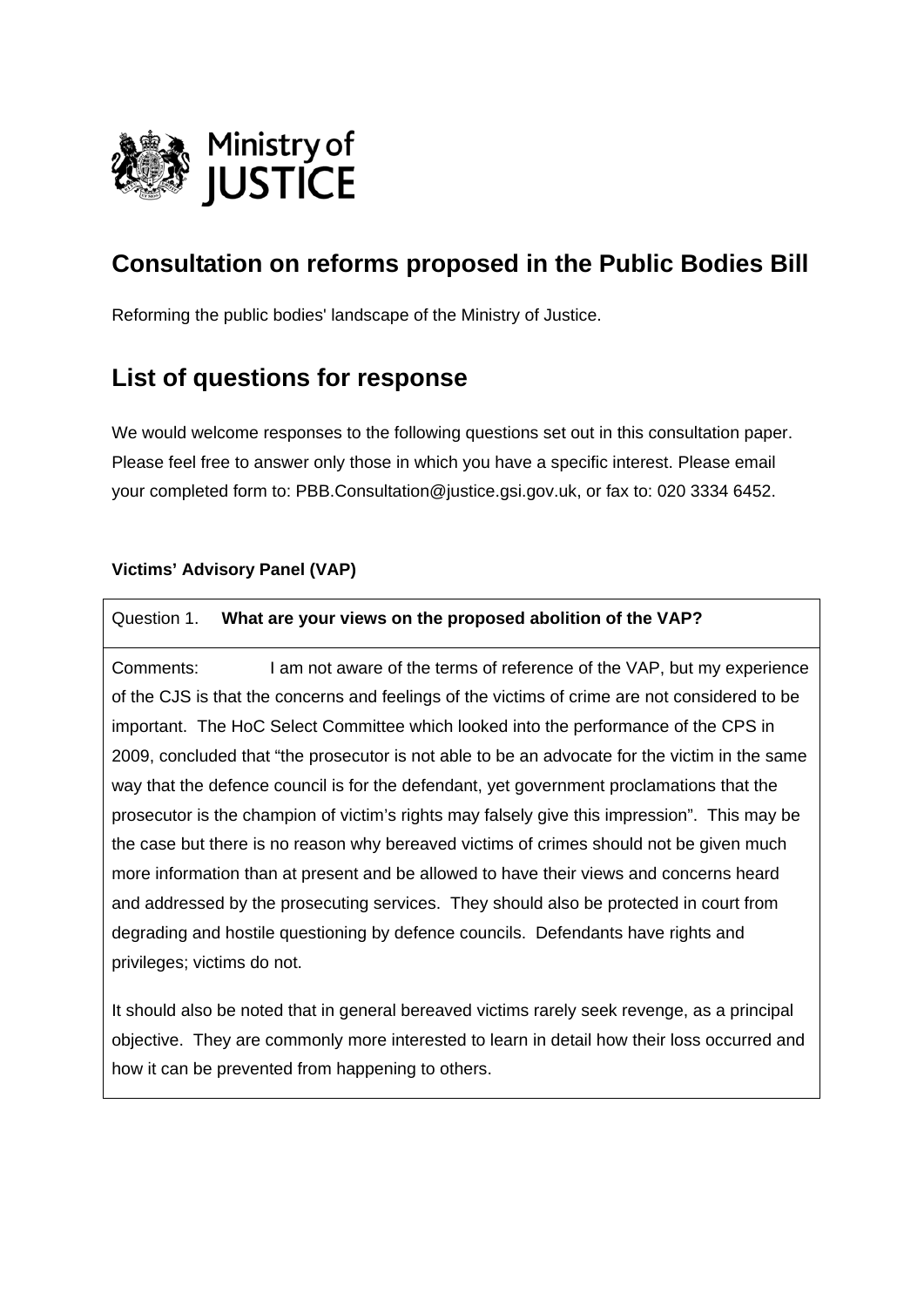| Question 2. | Do you believe that there are any functions of the VAP that cannot be |
|-------------|-----------------------------------------------------------------------|
|             | adequately addressed by the Commissioner for Victims and Witnesses?   |
|             | Please state what these are and your reasons.                         |

Comments:

| Question 3.          | Do the proposals have any significant direct impact on you (if so, please |
|----------------------|---------------------------------------------------------------------------|
| explain the impact)? |                                                                           |

Comments:

# **About you**

Please use this section to tell us about yourself

| <b>Full name</b>                                                                         | <b>Alick Moore</b>            |
|------------------------------------------------------------------------------------------|-------------------------------|
| Job title or capacity in which<br>you are responding (e.g.<br>member of the public etc.) | Stakeholder - bereaved father |
| <b>Date</b>                                                                              | 10 Oct 2011                   |
| <b>Company name/organisation</b><br>(if applicable):                                     |                               |
| <b>Address</b>                                                                           |                               |
|                                                                                          |                               |
| <b>Postcode</b>                                                                          |                               |
| If you would like us to<br>acknowledge receipt of your<br>response, please tick this box | x<br>(please tick box) yes    |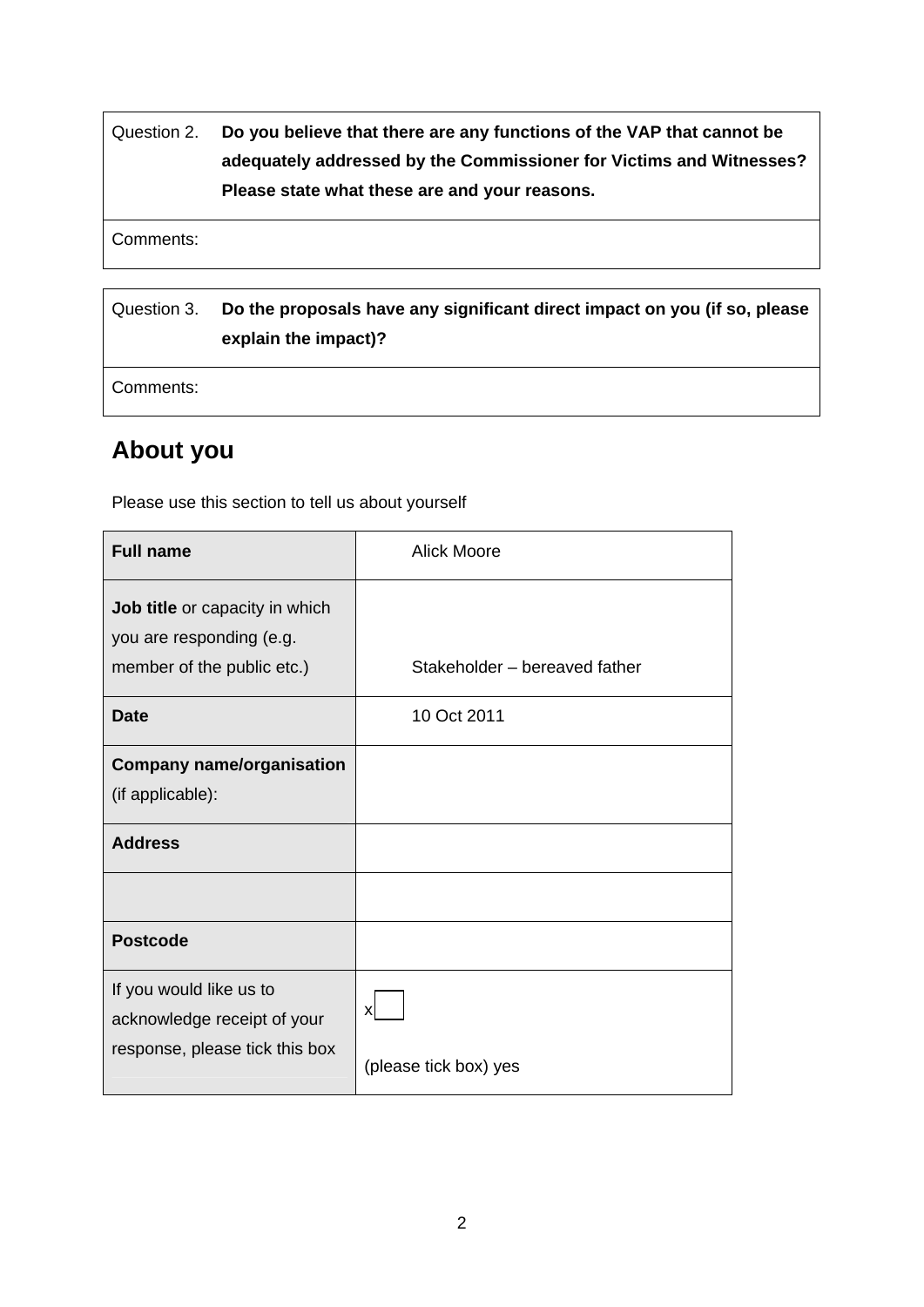

### **RoadPeace response**

#### **Victims' Advisory Panel (VAP)**

Question 1. **What are your views on the proposed abolition of the VAP?** 

Comments: We do not object to this.

### Question 2. **Do you believe that there are any functions of the VAP that cannot be adequately addressed by the Commissioner for Victims and Witnesses? Please state what these are and your reasons.**

Comments: No

### Question 3. **Do the proposals have any significant direct impact on you (if so, please explain the impact)?**

Comments: Whilst road crash victims were never allowed to be represented on the VAP (neither by RoadPeace or any other organisations), our Chair Zoe Stow was appointed to it as a community representative (in addition to being bereaved by a road crash, she had been a victim of a burglary. We do not think the VAP represented victims of crime properly and we appreciate the Commissioner's awareness that road victims are victims of crime when the crash is caused by law breaking. But we also think that as in the policy of ACPO/NPIA's Road Death Investigation Manual, victims of crashes should be treated as victims of crime, until the contrary is proven. This principle should also apply to missing

Please complete the section overleaf to tell us more about you.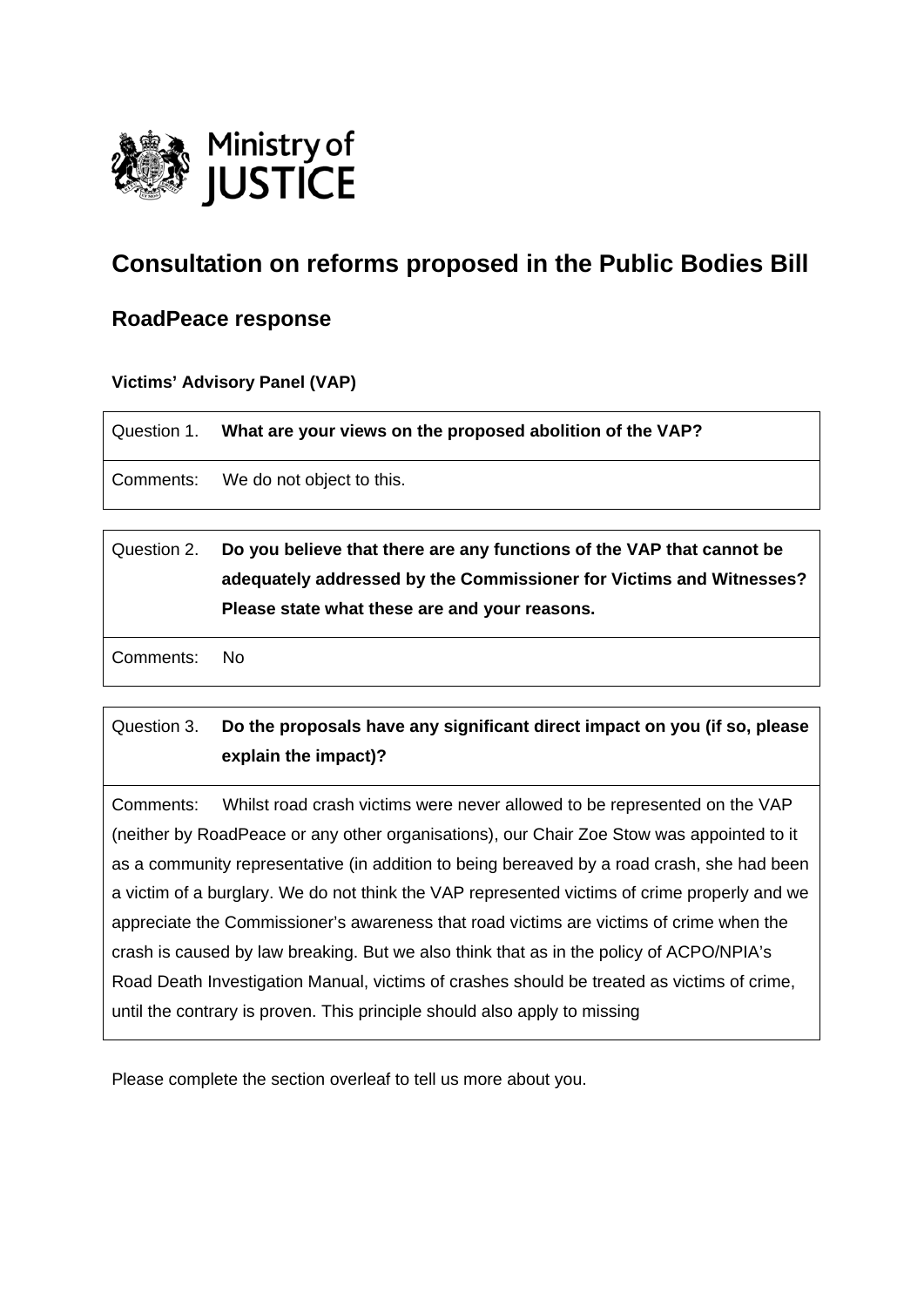Please use this section to tell us about yourself

| <b>Full name</b>                                                                                | Amy Aeron-Thomas               |
|-------------------------------------------------------------------------------------------------|--------------------------------|
| <b>Job title</b> or capacity in which<br>you are responding (e.g.<br>member of the public etc.) | <b>Executive Director</b>      |
| <b>Date</b>                                                                                     | 11/10/2011                     |
| <b>Company name/organisation</b><br>(if applicable):                                            | RoadPeace                      |
|                                                                                                 | F6 Shakespeare Business Centre |
| <b>Address</b>                                                                                  | 245a Coldharbour Lane          |
|                                                                                                 | London                         |
| <b>Postcode</b>                                                                                 | SW98RR                         |
| If you would like us to<br>acknowledge receipt of your<br>response, please tick this box        | X<br>(please tick box)         |

**If you are a representative of a group**, please tell us the name of the group and give a summary of the people or organisations that you represent.

RoadPeace is the national charity for road crash victims. Our members include the bereaved and injured, their carers and those campaigning for road danger reduction.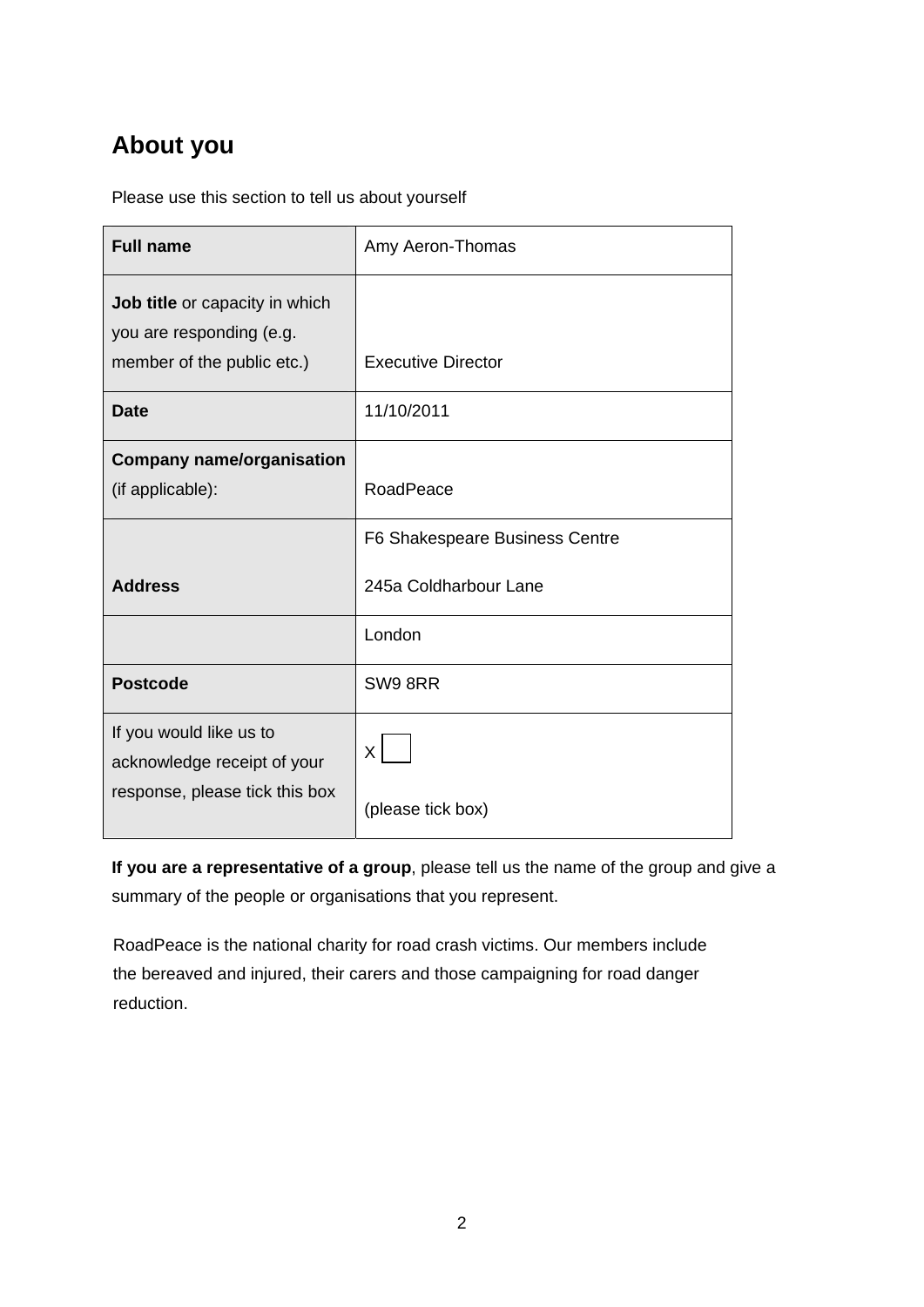

Reforming the public bodies' landscape of the Ministry of Justice.

### **Victims' Advisory Panel (VAP)**

| Question 1. What are your views on the proposed abolition of the VAP?              |
|------------------------------------------------------------------------------------|
| Comments: The work of the VAP has no direct impact on the core function of HMCPSI. |

Question 2. **Do you believe that there are any functions of the VAP that cannot be adequately addressed by the Commissioner for Victims and Witnesses? Please state what these are and your reasons.** 

Comments: We are satisfied that the remit of the Commissioner for Victims and Witnesses is wide enough to encompass most of the functions performed by the VAP.

Question 3. **Do the proposals have any significant direct impact on you (if so, please explain the impact)?** 

Comments: -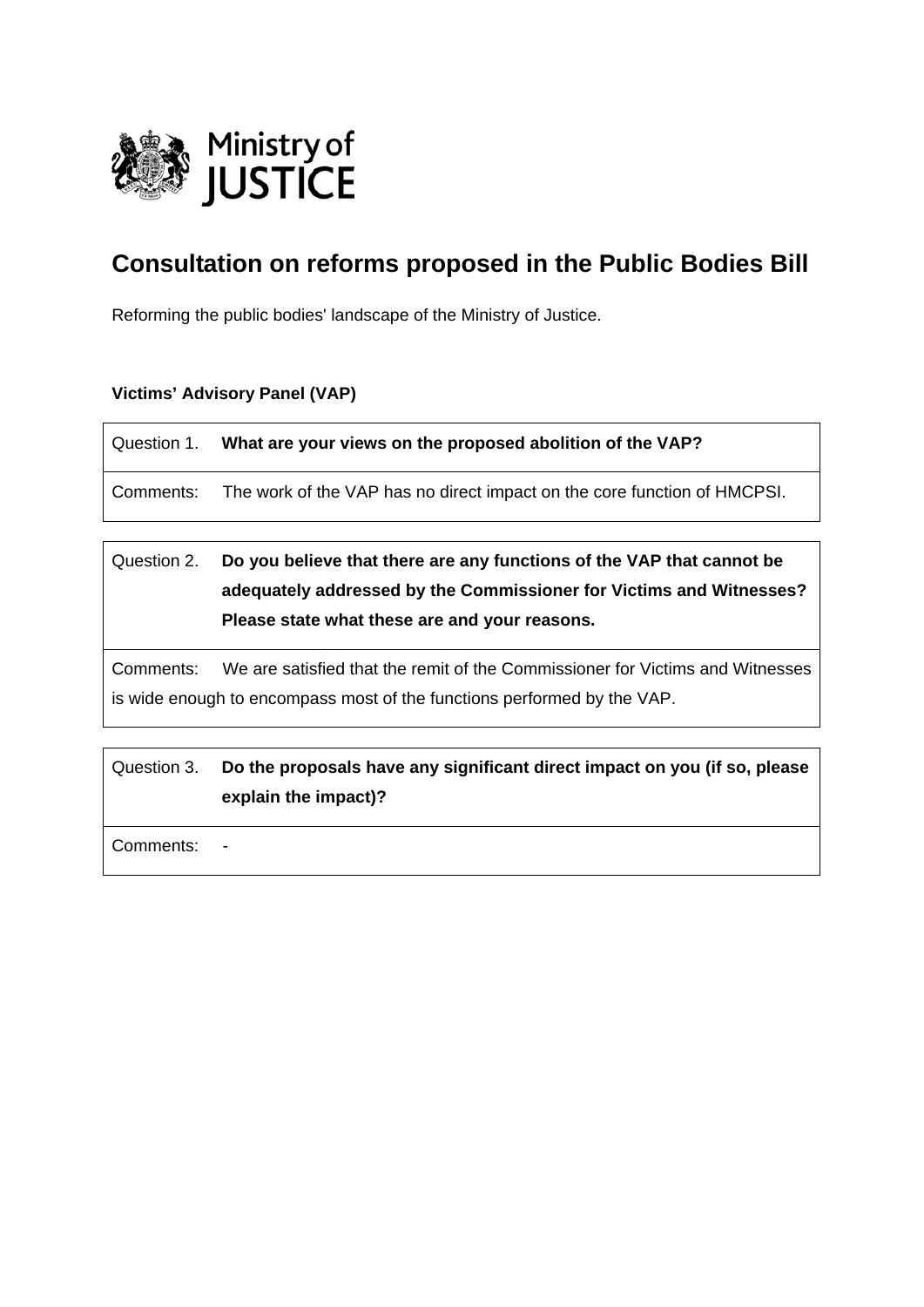Please use this section to tell us about yourself

| <b>Full name</b>                                                                         | <b>Michael Fuller</b>                                            |
|------------------------------------------------------------------------------------------|------------------------------------------------------------------|
| Job title or capacity in which<br>you are responding (e.g.<br>member of the public etc.) | <b>HM Chief Inspector</b>                                        |
| <b>Date</b>                                                                              | 11-10-2011                                                       |
| <b>Company name/organisation</b><br>(if applicable):                                     | Her Majesty's Crown Prosecution Service<br>Inspectorate (HMCPSI) |
|                                                                                          | $4th$ Floor                                                      |
| <b>Address</b>                                                                           | <b>One Kemble Street</b>                                         |
|                                                                                          | London                                                           |
| <b>Postcode</b>                                                                          | WC2B 4TS                                                         |
| If you would like us to<br>acknowledge receipt of your                                   |                                                                  |
| response, please tick this box                                                           | (please tick box)                                                |
| Address to which the                                                                     |                                                                  |
| acknowledgement should be<br>sent, if different from above                               |                                                                  |
|                                                                                          |                                                                  |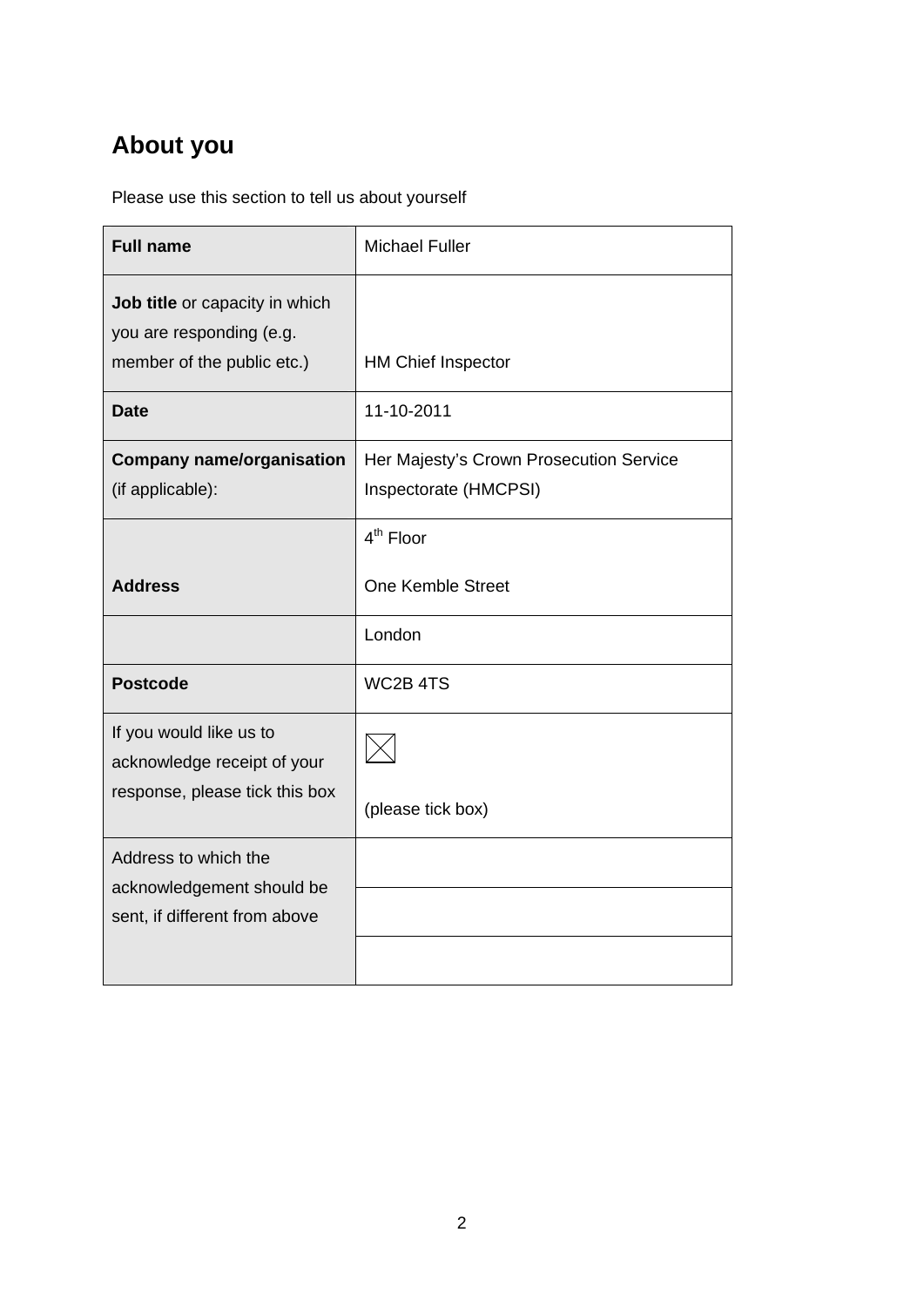

Reforming the public bodies' landscape of the Ministry of Justice.

### **List of questions for response**

We would welcome responses to the following questions set out in this consultation paper. Please feel free to answer only those in which you have a specific interest. Please email your completed form to: PBB.Consultation@justice.gsi.gov.uk, or fax to: 020 3334 6452.

### **Victims' Advisory Panel (VAP)**

#### Question 1. **What are your views on the proposed abolition of the VAP?**

Comments: It should not be abolished. The Commissioner for Victims And Witnesses resigned 12-10-11 so it would be helpful to ensure continuity of representation of victims' interests.

### Question 2. **Do you believe that there are any functions of the VAP that cannot be adequately addressed by the Commissioner for Victims and Witnesses? Please state what these are and your reasons.**

Comments: If the Commissioner for Victims And Witnesses role continues and it is not held by an individual who has suffered significant crime, the VAP will bring another voice worth listening to.

# Question 3. **Do the proposals have any significant direct impact on you (if so, please explain the impact)?**  Comments:

Please complete the section overleaf to tell us more about you.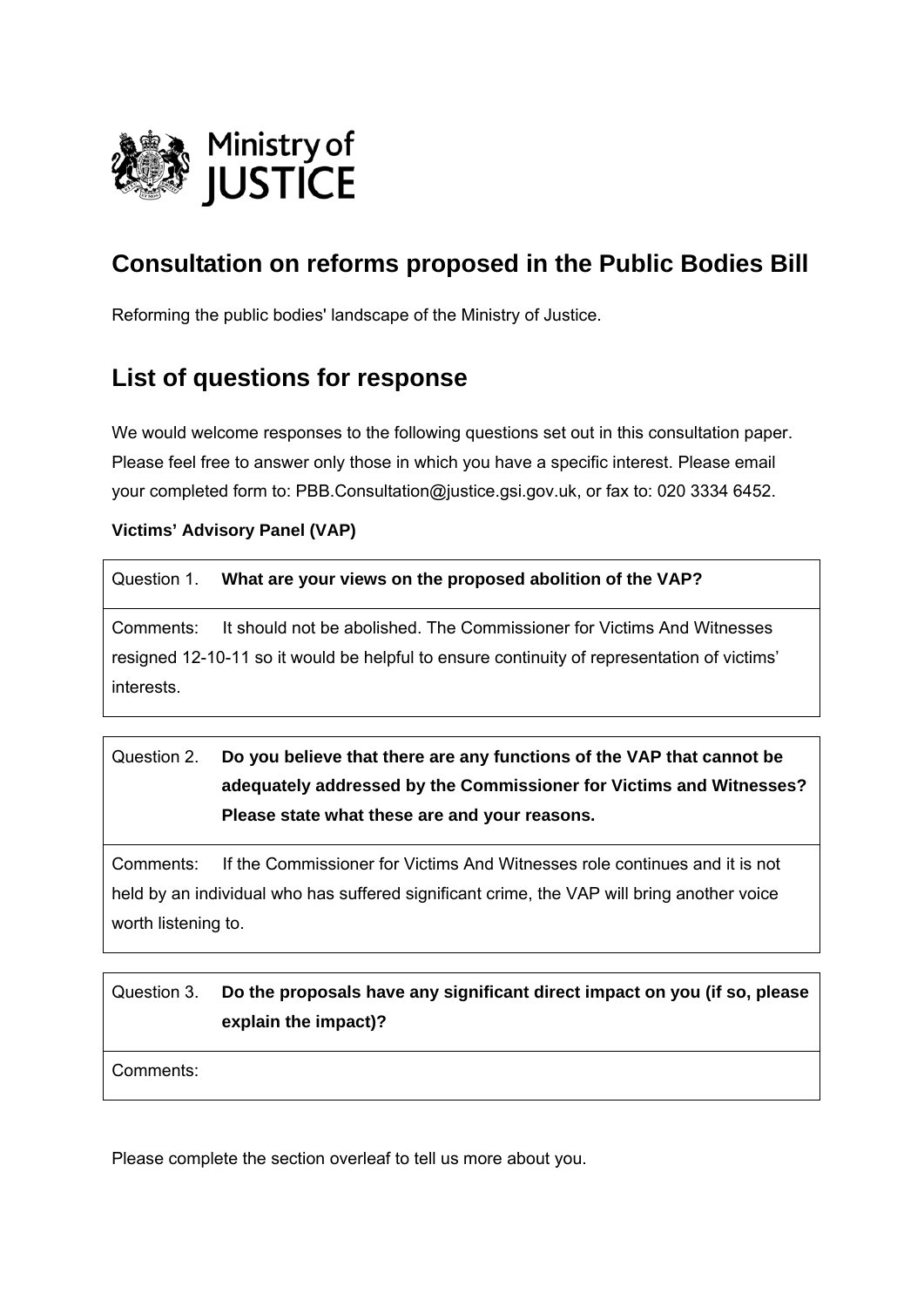Please use this section to tell us about yourself

| <b>Full name</b>                                                                         | <b>Frank Mullane</b>                                                                                          |
|------------------------------------------------------------------------------------------|---------------------------------------------------------------------------------------------------------------|
| Job title or capacity in which<br>you are responding (e.g.<br>member of the public etc.) | Member of the public and former member of<br>the VAP                                                          |
| <b>Date</b>                                                                              | 12-10-11                                                                                                      |
| <b>Company name/organisation</b><br>(if applicable):                                     |                                                                                                               |
| <b>Address</b>                                                                           | Not disclosed in agreement with local authority<br>(I run a charity which may attract unwanted<br>attention). |
|                                                                                          |                                                                                                               |
| <b>Postcode</b>                                                                          |                                                                                                               |
| If you would like us to<br>acknowledge receipt of your<br>response, please tick this box | $\sqrt{}$<br>(please tick box)                                                                                |
| Address to which the<br>acknowledgement should be<br>sent, if different from above       | fmullane@hotmail.com                                                                                          |

**If you are a representative of a group**, please tell us the name of the group and give a summary of the people or organisations that you represent.

I am the co-ordinator of AAFDA ([www.aafda.org.uk](http://www.aafda.org.uk/)) which helps families after fatal domestic abuse but this submission is made in my personal capacity.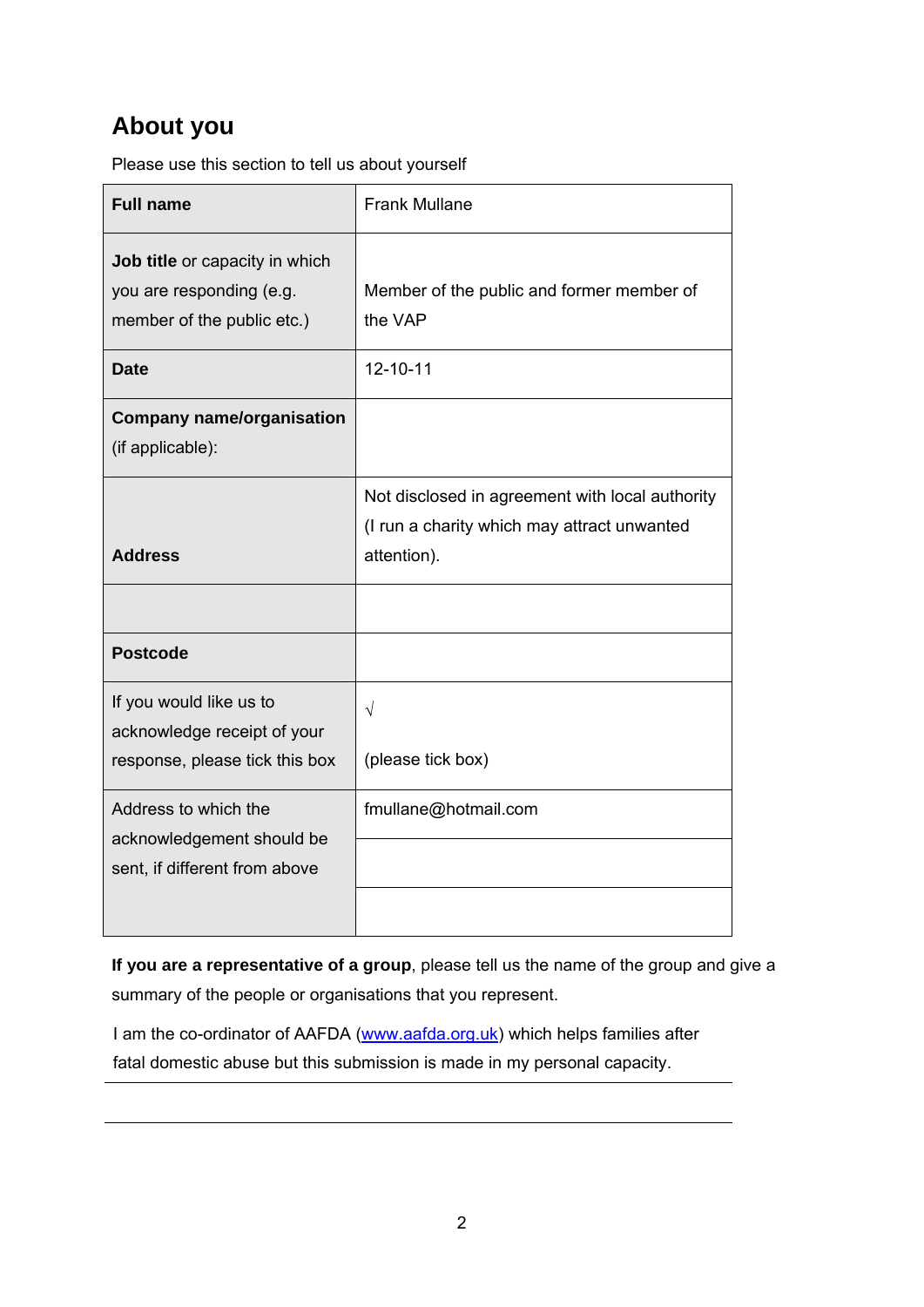

Reforming the public bodies' landscape of the Ministry of Justice.

### **List of questions for response**

We would welcome responses to the following questions set out in this consultation paper. Please feel free to answer only those in which you have a specific interest. Please email your completed form to: PBB.Consultation@justice.gsi.gov.uk, or fax to: 020 3334 6452.

### **Victims' Advisory Panel (VAP)**

| Question 1. What are your views on the proposed abolition of the VAP? |
|-----------------------------------------------------------------------|
|                                                                       |

Comments: In theory the proposed abolition of the VAP should not present any direct implications as Louise Casey has been put into place to voice victims concerns however would there be an opportunity for the remaining four volunteers of the VAP to be incorporated as volunteers into Louise's team so that their skills and perspectives can continue to be used to develop services etc.

|           | Question 2. Do you believe that there are any functions of the VAP that cannot be<br>adequately addressed by the Commissioner for Victims and Witnesses?<br>Please state what these are and your reasons. |
|-----------|-----------------------------------------------------------------------------------------------------------------------------------------------------------------------------------------------------------|
| Comments: | No                                                                                                                                                                                                        |

Question 3. **Do the proposals have any significant direct impact on you (if so, please explain the impact)?**  Comments: N/A